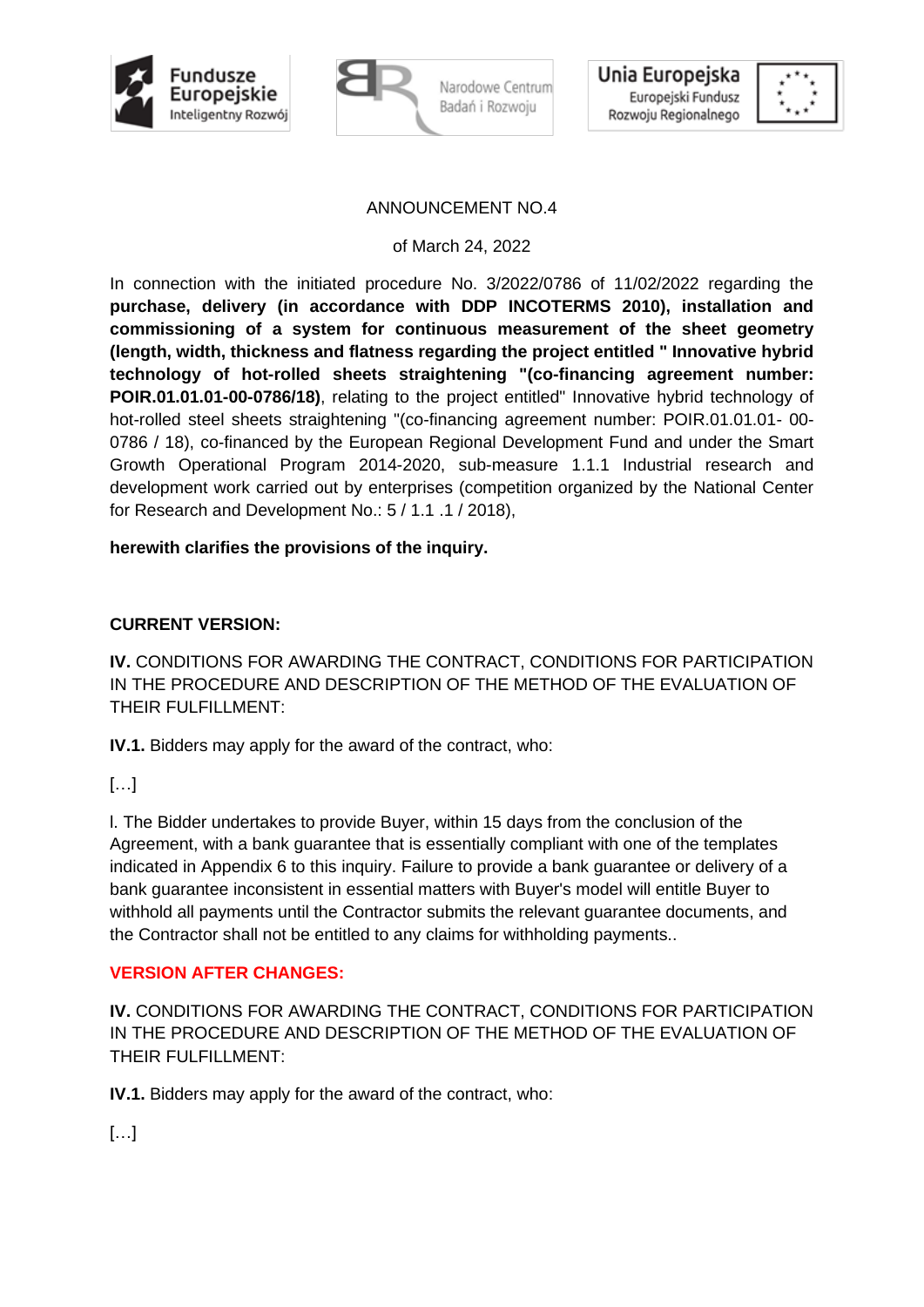



Unia Europejska Europejski Fundusz Rozwoju Regionalnego



l. The Bidder undertakes to deliver to the Ordering Party, within 30 days from the date of issuing the invoice that will require security, a bill of exchange or a bank guarantee that is essentially compatible with one of the templates indicated in Appendix 6 to this request for quotation. Failure to deliver a bill of exchange or a bank guarantee or delivery of a bank guarantee inconsistent in essential matters with Buyer's model will entitle Buyer to withhold all payments until the Contractor submits the relevant guarantee documents, and the Contractor shall not be entitled to any claims for withholding payments....

# **CURRENT VERSION:**

**VI.** INFORMATION ABOUT THE PROPER PERFORMANCE OF THE CONTRACT REQUESTED BY THE CONTRACTING PARTY (IF THE CONTRACTING PARTY REQUESTS SUCH SECURITY):

**VI.1.** Due to the strict obligations of Buyer resulting from the contract for co-financing in terms of the project completion date and the related restrictions, Buyer reserves the right to introduce into the contract with the Contractor provisions guaranteeing the payment of funds under certain conditions with rigors for the Order Receiver / Supplier in the scope of proper performance of the contract in the form of a bank guarantee or a guarantee of proper performance of the contract, as described in point VI.2.

**VI.2.** The Contractor undertakes to provide Buyer, within 30 days from the date of concluding the Agreement, a bank guarantee compliant in essential matters with one of the templates indicated in Annex 6 to this request for quotation. Failure to provide a bank guarantee or delivery of a bank guarantee inconsistent in essential matters with Buyer's model will entitle Buyer to withhold all payments until the Contractor submits the relevant guarantee documents, and the Contractor shall not be entitled to any claims for withholding payments.

**VI.3**. Buyer reserves the right to request from the Bidder whose offer has been selected for additional security for the proper performance of the contract, hereinafter referred to as "security".

**VI.4.** The security will be used to cover claims for non-performance or improper performance of the contract and for the return of the advance paid to the Bidder. If the Bidder is also the guarantor, the security will also serve to cover claims under the quality guarantee.

**VI.5.** Detailed description of the requested securities in accordance with the provisions of the contract. VI.5. Szczegółowy opis żądanych zabezpieczeń zgodnie z postanowieniami zapisów umowy.

## **VERSION AFTER CHANGES:**

**VI.** INFORMATION ABOUT THE PROPER PERFORMANCE OF THE CONTRACT REQUESTED BY THE CONTRACTING PARTY (IF THE CONTRACTING PARTY REQUESTS SUCH SECURITY):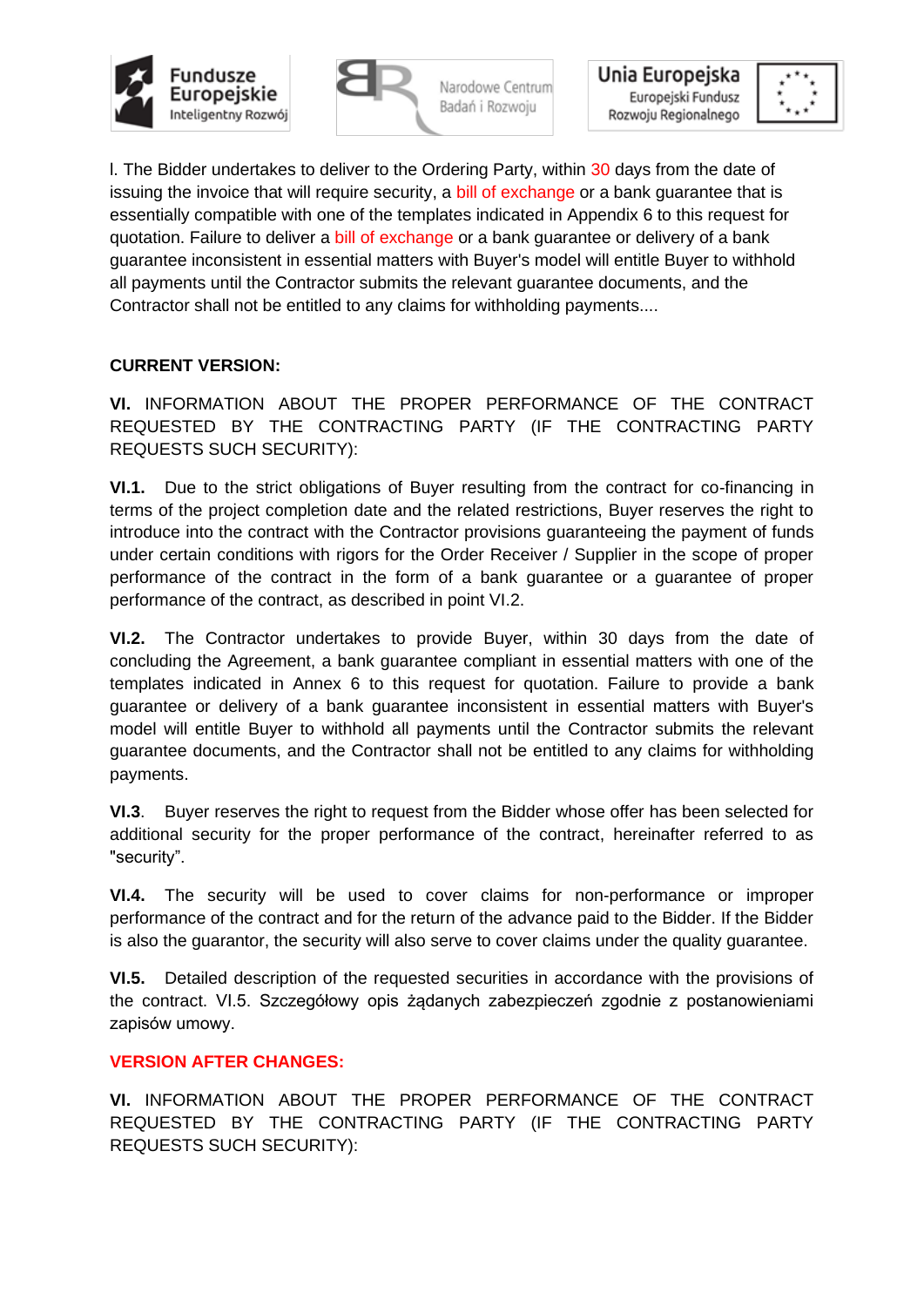



Unia Europejska Europejski Fundusz Rozwoju Regionalnego



**VI.** INFORMATION ABOUT THE PROPER PERFORMANCE OF THE CONTRACT REQUESTED BY THE CONTRACTING PARTY (IF THE CONTRACTING PARTY REQUESTS SUCH SECURITY):

**VI.1.** Due to the strict obligations of Buyer resulting from the contract for co-financing in terms of the project completion date and the related restrictions, Buyer reserves the right to introduce into the contract with the Contractor provisions guaranteeing the payment of funds under certain conditions with rigors for the Order Receiver / Supplier in the scope of proper performance of the contract in the form of a bank guarantee, bill of exchange or a guarantee of proper performance of the contract, as described in point VI.2.

**VI.2.** The Contractor undertakes to provide Buyer, within 30 days from the date of concluding the Agreement, a bill of exchange or bank guarantee compliant in essential matters with one of the templates indicated in Annex 6 to this request for quotation. Failure to provide a bill of exchange or bank guarantee or delivery of a bank guarantee inconsistent in essential matters with Buyer's model will entitle Buyer to withhold all payments until the Contractor submits the relevant guarantee documents, and the Contractor shall not be entitled to any claims for withholding payments.

**VI.3**. Buyer reserves the right to request from the Bidder whose offer has been selected for additional security for the proper performance of the contract, hereinafter referred to as "security".

**VI.4.** The security will be used to cover claims for non-performance or improper performance of the contract and for the return of the advance paid to the Bidder. If the Bidder is also the guarantor, the security will also serve to cover claims under the quality guarantee.

**VI.5.** Detailed description of the requested securities in accordance with the provisions of the contract. VI.5. Szczegółowy opis żądanych zabezpieczeń zgodnie z postanowieniami zapisów umowy.

**VI.6.** Buyer allows the use of the bill of exchange as security after verification of the party issuing the bill by the Risk Department of AMDS PL.

#### **CURRENT VERSION:**

#### OFFER FORM

8. We hereby declare that due to the strict obligations of the Buyer resulting from the grant agreement with regard to the project completion date and restrictions related to that date, we hereby accept that the Buyer will introduce the following provisions into the agreement with the Contractor: "The Contractor undertakes to provide Buyer, within the period of 30 days from the date of conclusion of the Agreement, with a bank guarantee which is consistent, in terms of essentials, with one of the specimens indicated in the Attachment No. 6. Failure to provide a bank guarantee or provision of a bank guarantee that is inconsistent with the Ordering Party's template, shall entitle the Principal to withhold all payments until the